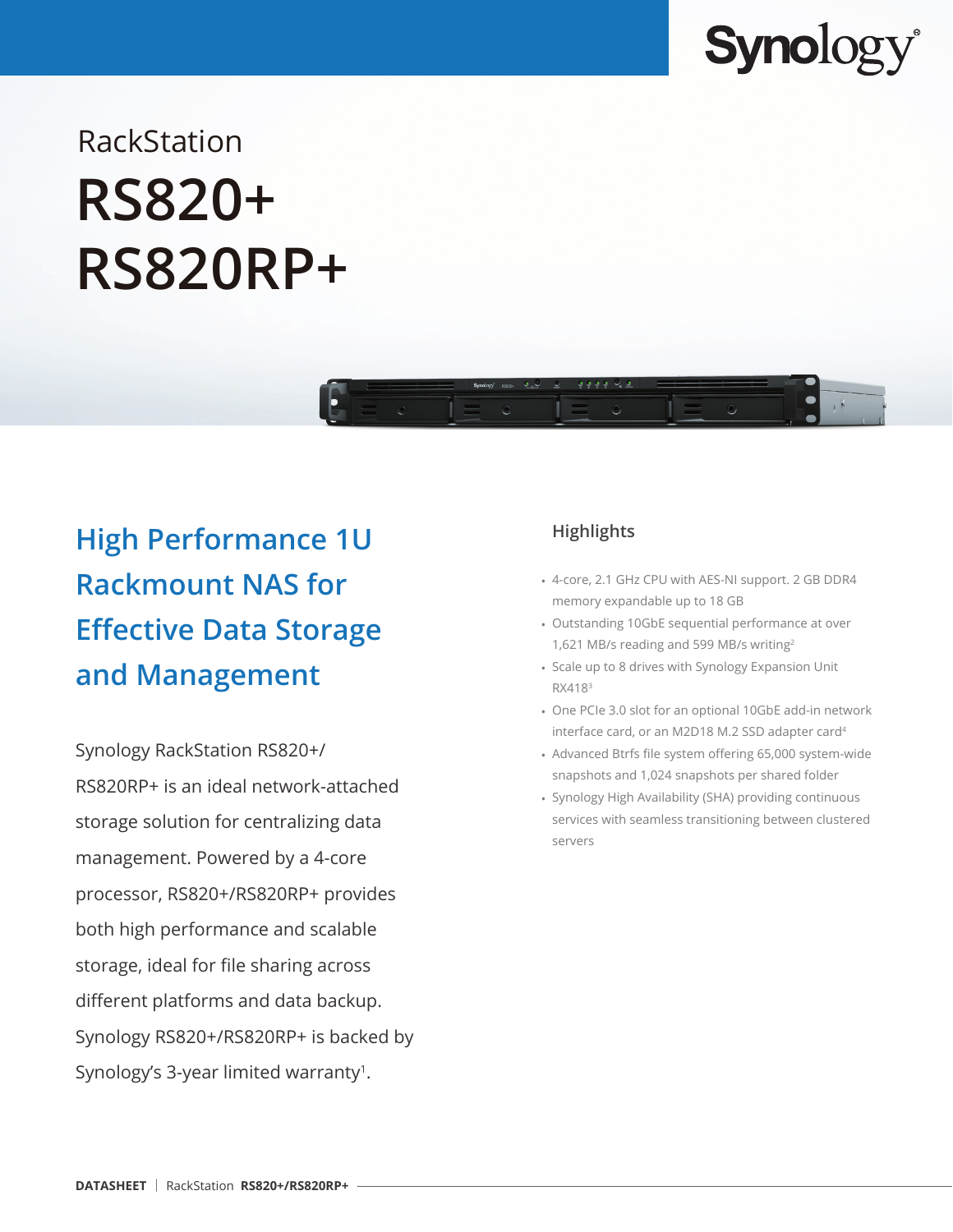### **High Performance Storage with Scalability**

Synology RS820+/RS820RP+ is a 1U rackmount 4-bay network-attached storage solution designed for businesses requiring an effective and centralized data management. It is equipped with a **4-core** processor and **2 GB** DDR4 memory, expandable up to **18 GB**. The **PCIe 3.0 slot** supports an **optional 10GbE** add-in network interface card, or an **M2D18 M.2 SSD**  adapter card<sup>4</sup>, where the M.2 NVMe/SATA SSD cache can be used to boost system random IOPS.

With Link Aggregation enabled in a 10GbE environment, RS820+/ RS820RP+ delivers high sequential throughput at over **1,621 MB/s reading** and **599 MB/s writing**2. Storage capacity of RS820+/RS820RP+ can be further expanded with one **optional Synology Expansion Unit RX418**3, providing a raw capacity of up **128 TB** with 8 drives in total.



RS820+/RS820RP+ integrates various backup applications to safeguard your important data on any devices with an intuitive user interface and durable storage technologies.

- Workstation/Server/Virtual Machine/SaaS backup: **Active Backup for Business** centralizes backup tasks for virtual machines, Windows PC, servers, and rsync/SMB file servers and offers various recovery options to ensure lowest RTO. **Active Backup for Office 365/G Suite** is an on-premises backup solution for public clouds with a centralized dashboard, optimizing storage efficiency through the single instancing and block-level deduplication technology.
- NAS backup: **Hyper Backup** comprehensively backs up your data to a local shared folder, an external device, another Synology NAS, an rsync server, or Synology public cloud service, **Synology C2 Backup**5, to ensure data safety and availability can be achieved when a disaster happens
- Computer backup: **Synology Drive Client** backs up your Windows, Mac, and Linux desktop devices to safeguard important computer files. RS820+/RS820RP+ is also compatible with Time Machine, allowing you to effortlessly back up your Mac to Synology NAS.



#### Synology Active Backup Suite

*Integrated, modern, and license-free backup together with an instant recovery solution for business workloads in physical, virtual, and cloud environments.*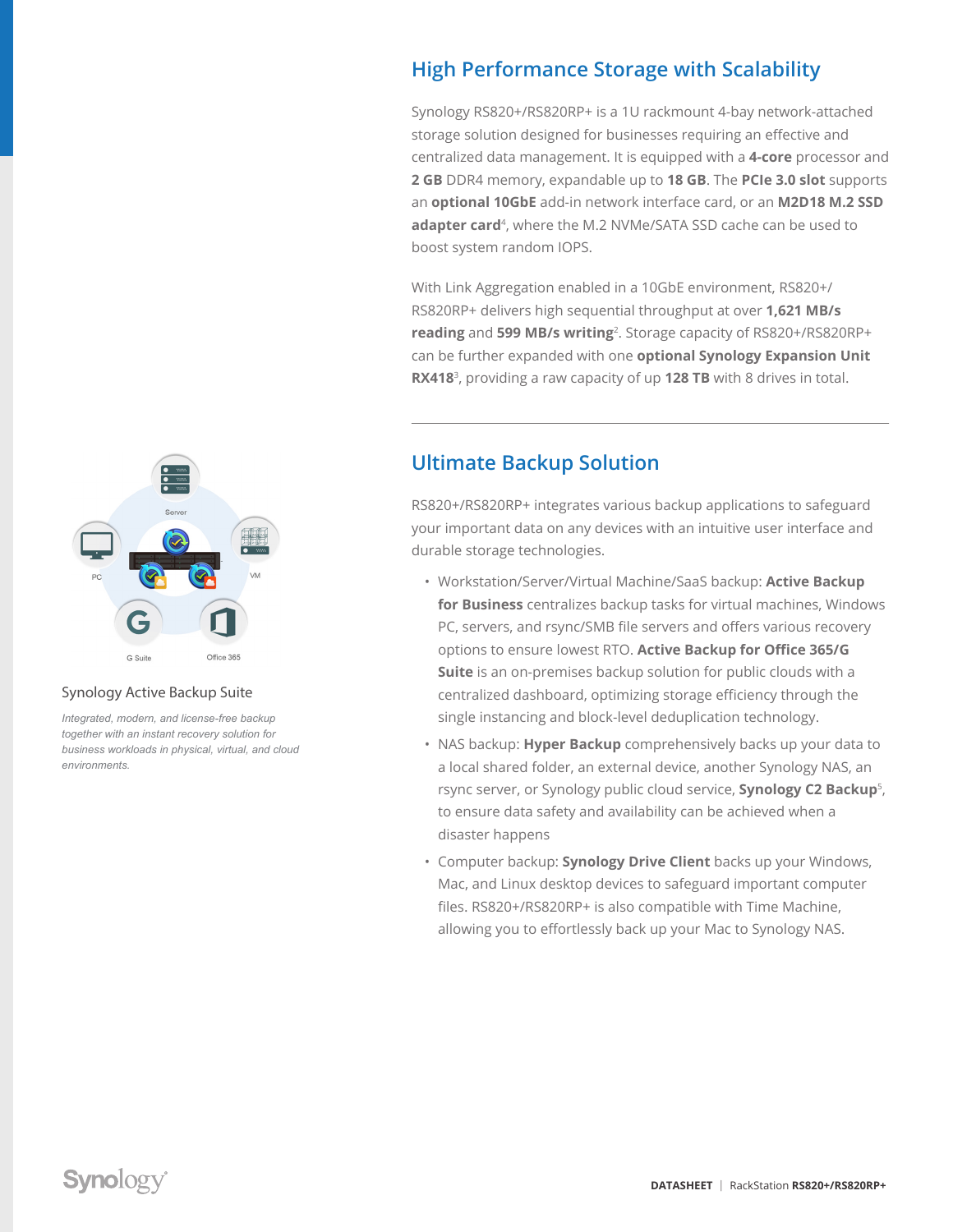

### Next-Generation File System

*A modern file system designed to address obstacles often encountered in enterprise storage systems, safeguarding data integrity through metadata mirroring, self-healing and snapshot replication.*

### **Btrfs: Next Generation Storage Efficiency**

RS820+/RS820RP+ introduces **Btrfs file system**, bringing the most advanced storage technologies to meet the management needs of modern business:

- **Advanced snapshot technology** provides schedulable and near-instantaneous data protection of share folders and iSCSI LUNs.
- **File and folder level data restoration** brings great convenience and saves time for users who wish to restore only a specific file or folder.
- **Flexible Shared Folder and User Quota System** provide comprehensive quota control on all user accounts and shared folders.
- **File self-healing** allows Btrfs file system to auto-detect corrupted files with mirrored metadata, and to recover broken data using the supported RAID type of volumes, including RAID1, 5, 6, and 10.

### **Reliability, Availability, and Disaster Recovery**

System reliability is critical for business everywhere. RS820+/RS820RP+ responds to these concerns with wide-ranging availability and redundancy features:

- **Synology High Availability** ensures seamless transitioning between clustered servers in unexpected disasters and ensures that your services remain online.
- **Snapshot Replication** provides schedulable, near-instantaneous data protection, ensuring that your business documents in shared folders, virtual machines in iSCSI LUNs, or dockerized application data remain safe and available in a disaster.
- **Redundant power supplies** (RS820RP+ only), **system fans** and **network ports** with failover support ensure continual service uptime.
- High reliability system design, including **fan-less CPU heat sink** and **passive cooling technology**, prevents single points of failure.
- Optional 5-year warranty<sup>1</sup> is available in select regions.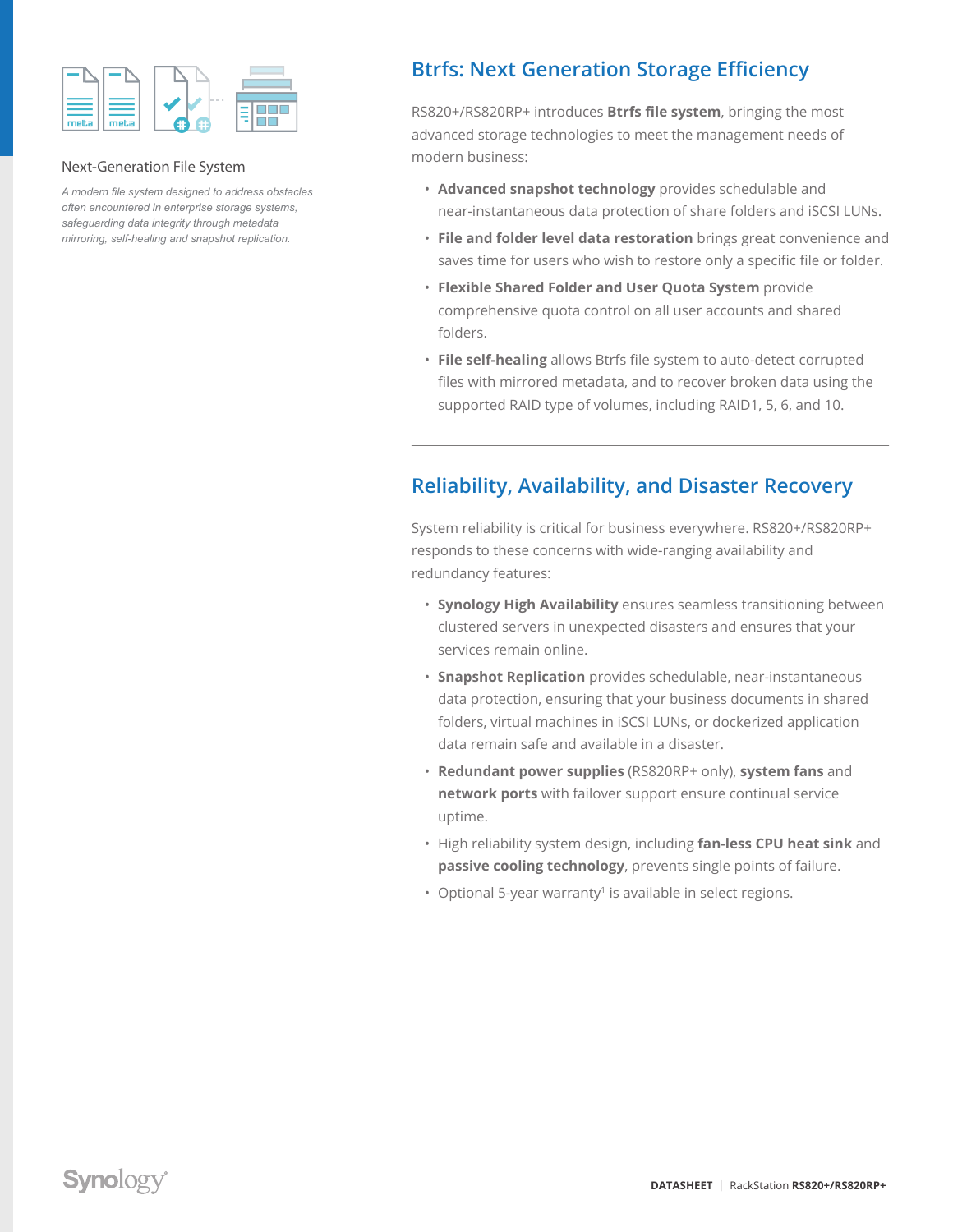### **Hardware Overview**

|    | Front<br>Synology <sup>1</sup> euro- | $\overline{2}$<br>3. | 45<br>.         |    | <b>Rear (RS820+)</b><br>10<br>9 | 10 |    | 8<br><b>TITULATION</b><br><b>TTT</b><br>11<br>10<br>12<br>13<br>14 |
|----|--------------------------------------|----------------------|-----------------|----|---------------------------------|----|----|--------------------------------------------------------------------|
|    |                                      | 6                    |                 |    | Rear (RS820RP+)<br>9<br>9       | 10 |    | 8<br><b>TIME AND I</b><br><b>Francis</b><br>10 12<br>11<br>14      |
|    | Power button and indicator           | $\overline{2}$       | Alert indicator | 3  | Drive status indicator          |    | 4  | Beep off button                                                    |
| 5  | Status indicator                     | 6                    | Drive tray      | 7  | Console port                    |    | 8  | PCIe expansion slot                                                |
| 9  | Power port                           | 10                   | System fan      | 11 | 1GbE RJ-45 port                 |    | 12 | Reset button                                                       |
| 13 | USB 3.0 port                         | 14                   | Expansion port  |    |                                 |    |    |                                                                    |

### **Technical Specifications**

### **Hardware**

| CPU                        | Intel Atom C3538 4-core 2.1GHz                                                                                                                         |
|----------------------------|--------------------------------------------------------------------------------------------------------------------------------------------------------|
| Hardware encryption engine | Yes (AES-NI)                                                                                                                                           |
| Memory                     | 2 GB DDR4 Non-ECC onboard (expandable up to 18 GB) <sup>6</sup>                                                                                        |
| Compatible drive type      | 4 x 3.5" or 2.5" SATA HDD/SSD (drives not included)                                                                                                    |
| Hot swappable drive        | Yes                                                                                                                                                    |
| <b>External port</b>       | $\cdot$ 2 x USB 3.0 port<br>• 1 x Expansion port                                                                                                       |
| Size (HxWxD)               | • RS820+: 44 x 430.5 x 457.6 mm / 44 x 480 x 492.6 mm (with server ears)<br>• RS820RP+: 44 x 430.5 x 483.6 mm / 44 x 480 x 518.6 mm (with server ears) |
| Weight                     | · RS820+: 6.4 kg<br>· RS820RP+: 7.96 kg                                                                                                                |
| LAN                        | $4 \times$ Gigabit (RJ-45)                                                                                                                             |
| Wake on LAN/WAN            | Yes                                                                                                                                                    |
| PCIe 3.0 slot              | $\cdot$ 1 x 4-lane x8 slot<br>• High-performance network interface card support<br>• M.2 NVMe/SATA SSD adapter card support <sup>4</sup>               |
| Scheduled power on/off     | Yes                                                                                                                                                    |
| System fan                 | · RS820+: 3 (40 x 40 x 20 mm)<br>· RS820RP+: 2 (40 x 40 x 20 mm)                                                                                       |
| AC input power voltage     | 100V to 240V AC                                                                                                                                        |
| Power frequency            | 50/60Hz, single phase                                                                                                                                  |
| Operating temperature      | 0°C to 35°C (32°F to 95°F)                                                                                                                             |
| Storage temperature        | -20°C to 60°C (-5°F to 140°F)                                                                                                                          |
| Relative humidity          | 5% to 95% RH                                                                                                                                           |
| Maximum operating altitude | 5,000 m (16,400 ft)                                                                                                                                    |
|                            |                                                                                                                                                        |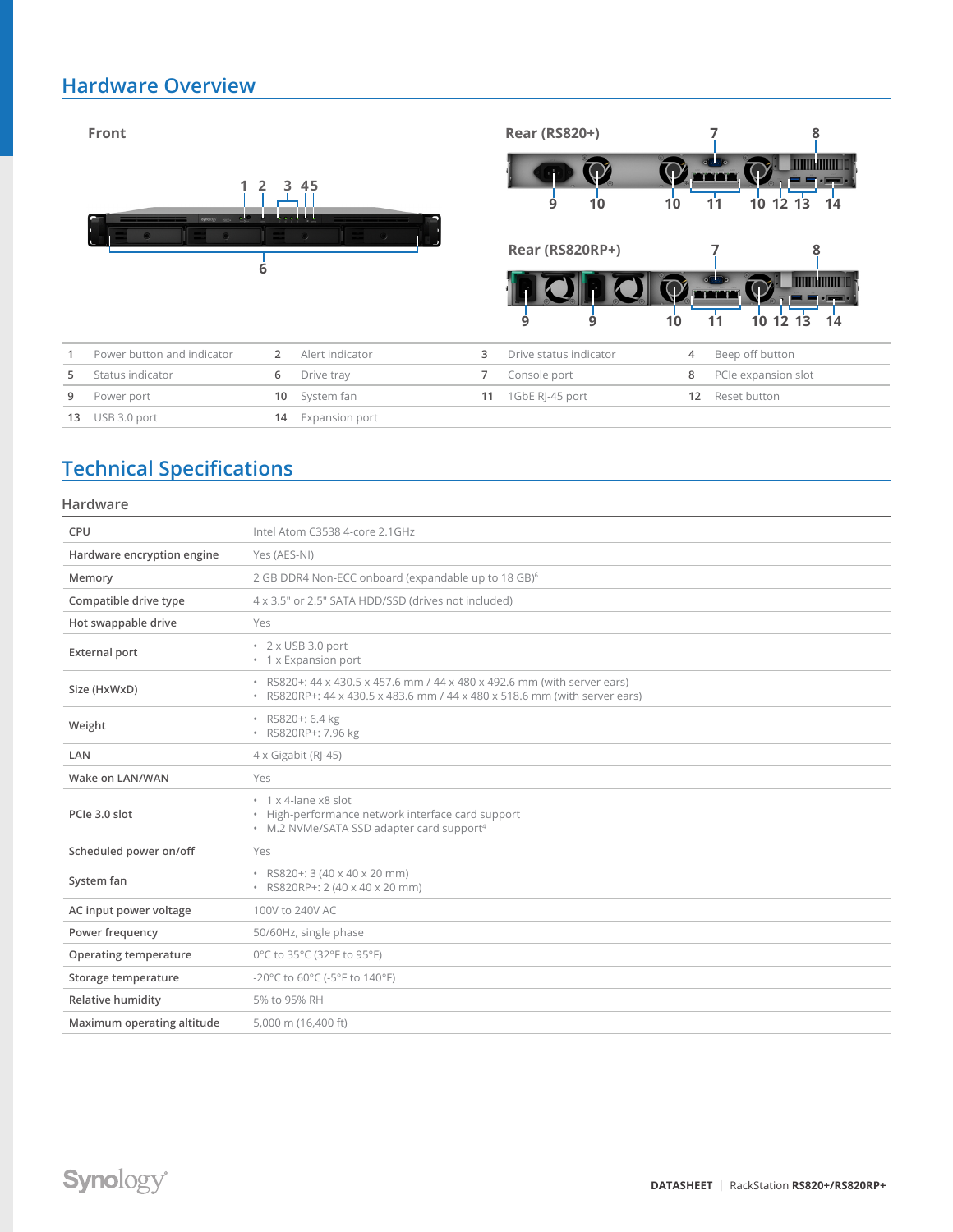### **General DSM specification**

| Networking protocol     | SMB, AFP, NFS, FTP, WebDAV, CalDAV, iSCSI, Telnet, SSH, SNMP, VPN (PPTP, OpenVPN ™, L2TP)                                                                                                         |
|-------------------------|---------------------------------------------------------------------------------------------------------------------------------------------------------------------------------------------------|
| File system             | · Internal: Btrfs, ext4<br>· External: Btrfs, ext4, ext3, FAT, NTFS, HFS+, exFAT7                                                                                                                 |
| Supported RAID type     | Synology Hybrid RAID (SHR), Basic, JBOD, RAID 0, RAID 1, RAID 5, RAID 6, RAID 10                                                                                                                  |
| Storage management      | · Maximum single volume size: 108TB<br>• Maximum system snapshots: 65,536 <sup>8</sup><br>· Maximum internal volume: 256                                                                          |
| SSD cache               | • Read/write cache support<br>• M.2 NVMe/SATA SSD support <sup>4</sup>                                                                                                                            |
| File sharing capability | · Maximum local user account: 2,048<br>· Maximum local group: 256<br>· Maximum shared folder: 512<br>· Maximum concurrent SMB/NFS/AFP/FTP connection: 500                                         |
| Privilege               | Windows Access Control List (ACL), application privilege                                                                                                                                          |
| Directory service       | Windows® AD integration: Domain users login via SMB/NFS/AFP/FTP/File Station, LDAP integration                                                                                                    |
| Virtualization          | VMware vSphere® 6.5, Microsoft Hyper-V®, Citrix®, OpenStack®                                                                                                                                      |
| Security                | Firewall, encryption shared folder, SMB encryption, FTP over SSL/TLS, SFTP, rsync over SSH, login auto block, Let's Encrypt<br>support, HTTPS (customizable cipher suite)                         |
| Supported client        | Windows 7 onwards, Mac OS X® 10.11 onwards                                                                                                                                                        |
| Supported browser       | Chrome®, Firefox®, Edge®, Internet Explorer® 10 onwards, Safari® 10 onwards; Safari (iOS 10 onwards), Chrome (Android™ 6.0<br>onwards) on tablets                                                 |
| Interface language      | English, Deutsch, Français, Italiano, Español, Dansk, Norsk, Svensk, Nederlands, Русский, Polski, Magyar,<br>Português do Brasil, Português Europeu, Türkçe, Český, ภาษาไทย, 日本語, 한국어, 繁體中文, 简体中文 |

### **Packages and Applications**

| File Server & Synchronization                |                                                                                                                                                                                                                                                                                                                                                  |  |  |  |
|----------------------------------------------|--------------------------------------------------------------------------------------------------------------------------------------------------------------------------------------------------------------------------------------------------------------------------------------------------------------------------------------------------|--|--|--|
| <b>Synology Drive</b>                        | Provide a universal portal to synchronize your files across various platforms, including Windows, macOS, Linux, Android and<br>iOS. The built-in universal portal allows you to access data anytime and anywhere.<br>· Maximum number of hosted files: 1,000,000<br>. Maximum number of concurrent connections for PC clients: 550               |  |  |  |
| <b>File Station</b>                          | Virtual drive, remote folder, Windows ACL editor, compressing/extracting archived files, bandwidth control for specific users<br>or groups, creating sharing links, transfer logs                                                                                                                                                                |  |  |  |
| FTP Server                                   | Bandwidth control for TCP connections, custom FTP passive port range, anonymous FTP, FTP SSL/TLS and SFTP protocol,<br>boot over the network with TFTP and PXE support, transfer logs                                                                                                                                                            |  |  |  |
| Presto File Server <sup>9</sup>              | High-speed data transfer over WAN with exclusive SITA technology between Synology NAS and desktop                                                                                                                                                                                                                                                |  |  |  |
| Cloud Sync                                   | One or two-way synchronization with public cloud storage providers including Alibaba Cloud OSS, Amazon Drive, Amazon<br>S3-compatible storage, Backblaze B2, Baidu Cloud, Box, Dropbox, Google Cloud Storage, Google Drive, hubiC, MegaDisk,<br>Microsoft OneDrive, OpenStack Swift-compatible storage, Tencent COS, WebDAV servers, Yandex Disk |  |  |  |
| Universal Search                             | Offer global search into applications and files                                                                                                                                                                                                                                                                                                  |  |  |  |
| <b>iSCSI Storage &amp; Virtualization</b>    |                                                                                                                                                                                                                                                                                                                                                  |  |  |  |
| <b>iSCSI Manager</b>                         | · Maximum iSCSI target: 128<br>· Maximum iSCSI LUN: 256<br>· iSCSI LUN clone/snapshot support                                                                                                                                                                                                                                                    |  |  |  |
| Virtual Machine Manager                      | Deploy and run various virtual machines on Synology NAS, including Windows, Linux, or Virtual DSM                                                                                                                                                                                                                                                |  |  |  |
| <b>Data Protection &amp; Backup Solution</b> |                                                                                                                                                                                                                                                                                                                                                  |  |  |  |
| Hyper Backup                                 | Support local backup, network backup, and backup data to public clouds                                                                                                                                                                                                                                                                           |  |  |  |
| Backup tools                                 | DSM configuration backup, macOS Time Machine support, Synology Drive Client desktop application<br>Shared folder sync - maximum task number: 16                                                                                                                                                                                                  |  |  |  |
| <b>Snapshot Replication</b>                  | • Maximum of shared folder snapshots: 1,024<br>· Maximum of Replication: 64                                                                                                                                                                                                                                                                      |  |  |  |
| Synology High Availability                   | Reduce service downtime by setting up two identical NAS into one high-availability cluster                                                                                                                                                                                                                                                       |  |  |  |
| Active Backup for G Suite                    | Support G Suite My Drive and Team Drive backup and restoration                                                                                                                                                                                                                                                                                   |  |  |  |
|                                              |                                                                                                                                                                                                                                                                                                                                                  |  |  |  |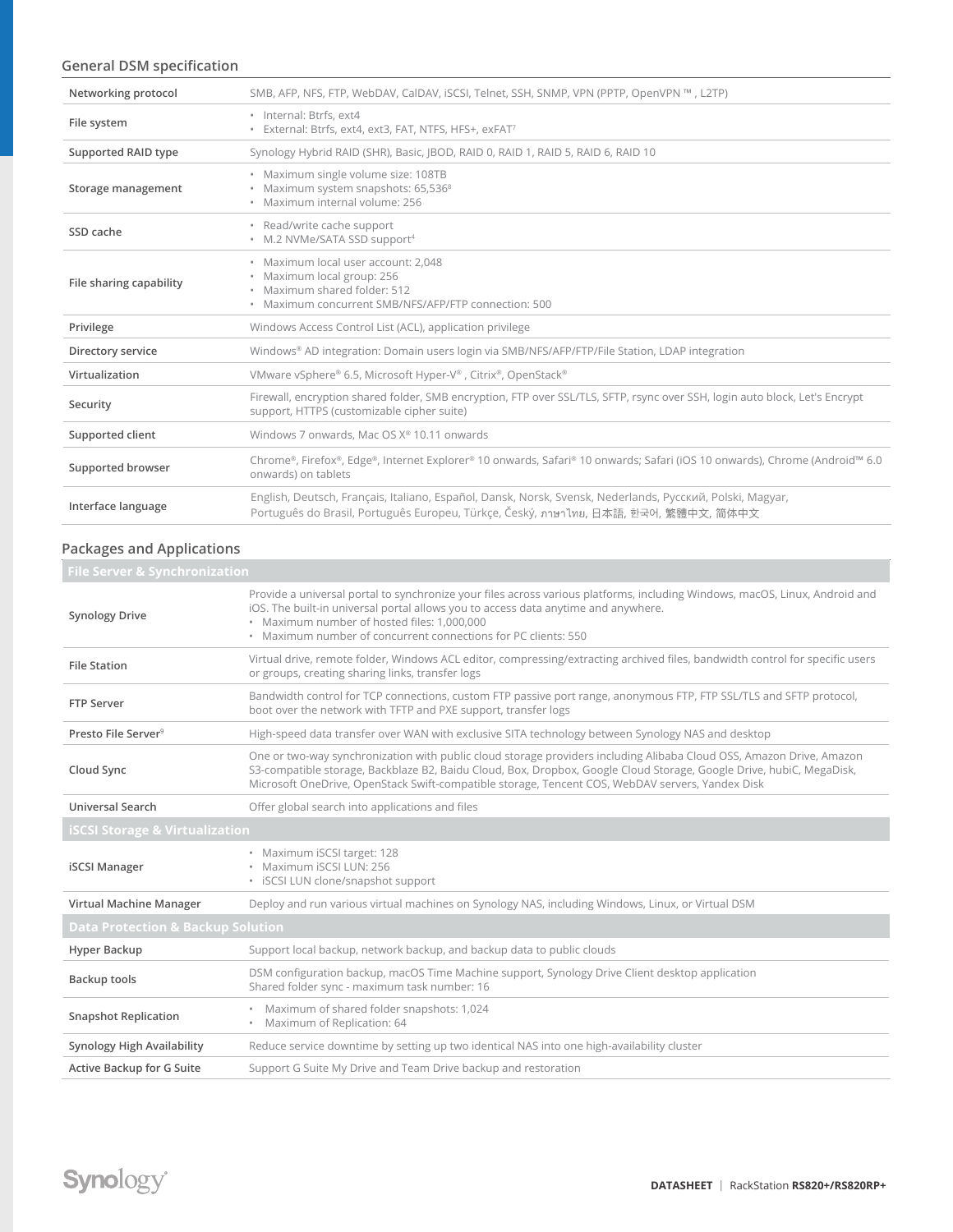| Active Backup for Office 365            | Support Office 365 OneDrive for Business, mail, contacts, and calendar backup and restoration                                                                                                                                                                                                             |  |  |  |  |  |  |
|-----------------------------------------|-----------------------------------------------------------------------------------------------------------------------------------------------------------------------------------------------------------------------------------------------------------------------------------------------------------|--|--|--|--|--|--|
| <b>Active Backup for Business</b>       | All-in-one backup solution designed for heterogeneous business IT environment, enabling IT admins to remotely manage<br>and monitor protection over PC, servers and VM on one centralized console                                                                                                         |  |  |  |  |  |  |
| <b>Productivity &amp; Collaboration</b> |                                                                                                                                                                                                                                                                                                           |  |  |  |  |  |  |
| <b>Collaboration tools</b>              | Collaborate with instant message service Synology Chat, online editor Synology Office, and scheduling assistant Synology<br>Calendar<br>• Chat maximum user: 1,500<br>· Office maximum user: 1,800<br>• Calendar: support CalDAV and access via mobile devices                                            |  |  |  |  |  |  |
| <b>Note Station</b>                     | Rich-text note organization and versioning, encryption, sharing, media embedding and attachments                                                                                                                                                                                                          |  |  |  |  |  |  |
| <b>Synology MailPlus Server</b>         | Secure, reliable, and private mail solution with high-availability, load balancing, security and filtering design (includes 5 free<br>email account licenses; additional accounts require the purchasing of additional licenses)                                                                          |  |  |  |  |  |  |
| <b>Synology MailPlus</b>                | Intuitive webmail interface for Synology MailPlus Server, customizable mail labels, filters, and user interface                                                                                                                                                                                           |  |  |  |  |  |  |
| <b>Multimedia</b>                       |                                                                                                                                                                                                                                                                                                           |  |  |  |  |  |  |
| Moments                                 | Support smart AI album with facial and subject recognition, photo editing and sharing features, similar photo detection, auto-<br>editing functions such as color correction and angle adjustments, and AI selection of the best photos. Mobile applications are<br>available on iOS and Android devices. |  |  |  |  |  |  |
| Other packages                          | Video Station, Photo Station, Audio Station, iTunes® Server                                                                                                                                                                                                                                               |  |  |  |  |  |  |
| <b>Surveillance</b>                     |                                                                                                                                                                                                                                                                                                           |  |  |  |  |  |  |
| <b>Surveillance Station</b>             | Maximum IP camera: 40 (total of 1,200 FPS at 720p, H.264) (including two free camera licenses; additional cameras require<br>the purchasing of additional licenses)                                                                                                                                       |  |  |  |  |  |  |
| All-in-One Server                       |                                                                                                                                                                                                                                                                                                           |  |  |  |  |  |  |
| <b>Synology Directory Server</b>        | Provide a flexible and cost-effective domain controller solution                                                                                                                                                                                                                                          |  |  |  |  |  |  |
| <b>Central Management System</b>        | Provide a single interface to manage and monitor multiple Synology NAS                                                                                                                                                                                                                                    |  |  |  |  |  |  |
| <b>VPN Server</b>                       | Maximum connection: 30, supported VPN protocol: PPTP, OpenVPN™, L2TP/IPSec                                                                                                                                                                                                                                |  |  |  |  |  |  |
| <b>Mail Server</b>                      | Supported Mail Server Protocols: POP3, SMTP, IMAP, Support LDAP/AD account                                                                                                                                                                                                                                |  |  |  |  |  |  |
| <b>Mail Station</b>                     | Webmail interface for Mail Server to receive emails from multiple POP3 mailboxes, customizable SMTP server                                                                                                                                                                                                |  |  |  |  |  |  |
| <b>Web Station</b>                      | Virtual host (up to 30 websites), $PHP/MariaDB^{\circ}$ , third-party applications support                                                                                                                                                                                                                |  |  |  |  |  |  |
| Other packages                          | DNS Server, RADIUS Server, Log Center                                                                                                                                                                                                                                                                     |  |  |  |  |  |  |
| <b>Others</b>                           |                                                                                                                                                                                                                                                                                                           |  |  |  |  |  |  |
| Storage Analyzer                        | Volume and quota usage, total size of files, volume usage and trends based on past usage, size of shared folders, large files,<br>most recently modified files, least recently accessed files                                                                                                             |  |  |  |  |  |  |
| <b>Antivirus Essential</b>              | Full system scan, scheduled scan, white list customization, virus definition auto update                                                                                                                                                                                                                  |  |  |  |  |  |  |
| Other packages                          | Additional 3rd-party packages available on Package Center                                                                                                                                                                                                                                                 |  |  |  |  |  |  |
| Environment and Packaging               |                                                                                                                                                                                                                                                                                                           |  |  |  |  |  |  |
| <b>Environment safety</b>               | RoHS compliant                                                                                                                                                                                                                                                                                            |  |  |  |  |  |  |
| Package content                         | · RS820+/RS820RP+ main unit x 1<br>· Quick Installation Guide x 1<br>• Accessory pack x 1<br>• AC power cord x 1 (RS820+) / 2 (RS820RP+)                                                                                                                                                                  |  |  |  |  |  |  |

\*Model specifications are subject to change without notice. Please refer to www.synology.com for the latest information.

• 4 GB DDR4-2666 SO-DIMM (D4NESO-2666-4G) • 16 GB DDR4-2666 SO-DIMM (D4ECSO-2666-16G)

• Synology M2D18 M.2 SSD adapter card • Synology Expansion Unit RX418 • VisualStation VS360HD, VS960HD • Surveillance Device License Pack • MailPlus License Pack • Virtual DSM License Pack

• Synology E10G17-F2/E10G18-T1/E10G18-T2 10Gbps Ethernet adapters

**Optional accessories**

**Warranty** 3 years<sup>1</sup>